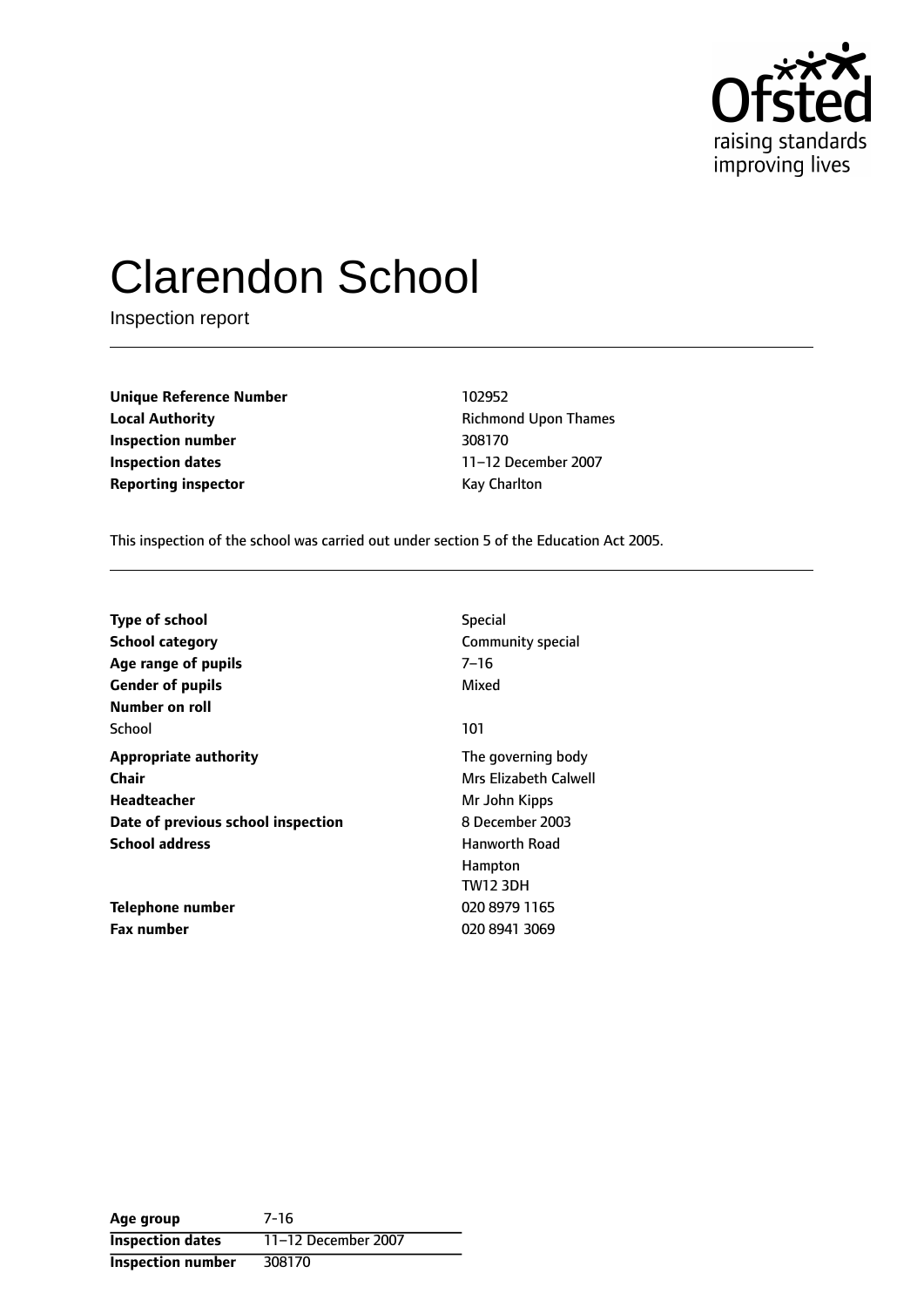.

This document may be reproduced in whole or in part for non-commercial educational purposes, provided that the information quoted is reproduced without adaptation and the source and date of publication are stated.

Further copies of this report are obtainable from the school. Under the Education Act 2005, the school must provide a copy of this report free of charge to certain categories of people. A charge not exceeding the full cost of reproduction may be made for any other copies supplied.

<sup>©</sup> Crown copyright 2007

Website: www.ofsted.gov.uk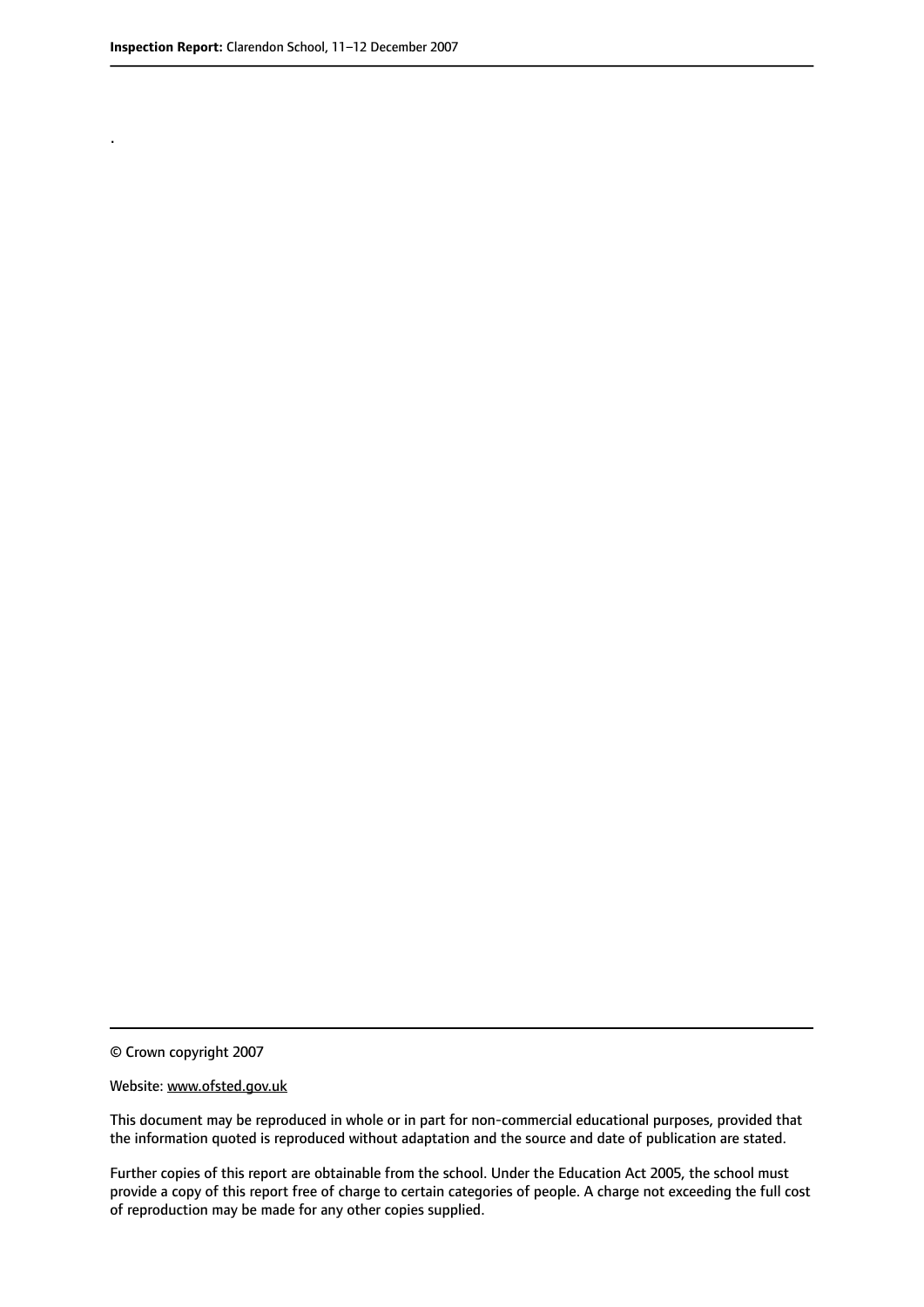# **Introduction**

The inspection was carried out by an Additional Inspector.

#### **Description of the school**

Clarendon is designated for students with moderate learning difficulties and all have statements of educational need. Increasingly, the students entering the school have a much greater complexity of need than in the past. Most are of White British background, and a few speak English as an additional language. The school manages the off-site Oldfield House Unit, which caters for seven of the full-time students, aged 7 - 11, with behavioural, emotional and social difficulties. The school has gained the Artsmark Gold, Activemark, Sportsmark and Healthy Schools awards.

#### **Key for inspection grades**

| Grade 1 | Outstanding  |
|---------|--------------|
| Grade 2 | Good         |
| Grade 3 | Satisfactory |
| Grade 4 | Inadequate   |
|         |              |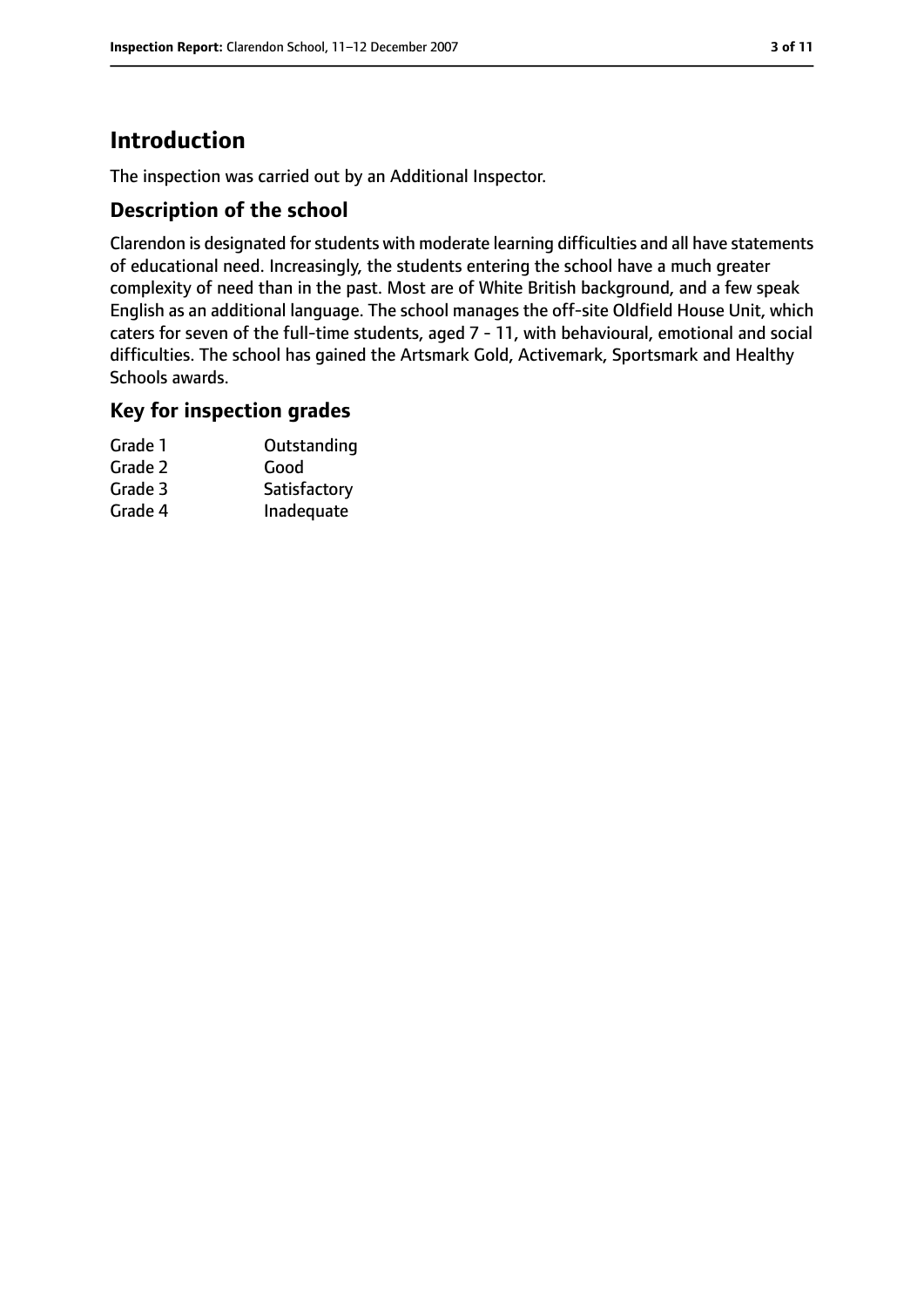# **Overall effectiveness of the school**

#### **Grade: 2**

Clarendon is a good school with some outstanding features. Comments such as, 'My son is so happy at Clarendon, it's the best choice we've ever made', exemplify the high regard that the vast majority of parents have for the school. It is well thought of locally, and the school's own evaluations rightly indicate that it is a good school.

Students of all ages in the main school and those in the unit achieve well. They reach the challenging targets that are set for them and, by the time they leave, achieve a good pass rate in nationally accredited qualifications. Good teaching helps ensure that the pupils achieve well, and the highly effective way in which staff give support helps students to develop their confidence and independence. Staff are enthusiastic and very effectively encourage students and increase their determination to succeed. Occasionally, however, they do not challenge fully the learning of all, particularly those students with the most complex needs. For example, by missing opportunities to use practical activities to extend students' learning. Throughout the school, excellent relationships are established between staff and students and these are used very effectively to improve students' attendance and behaviour. Staff manage students' behaviour in a positive and consistent way and, overall, behaviour is very good. Students thoroughly enjoy school, especially all of the out-of-school activities on offer, and their attendance is good. Their personal development is outstanding, as is the care, guidance and support they receive. They are clear that staff will take time to listen to them and that their views count. They make an outstanding contribution to both the school and the wider community.

The curriculum is good and overall meets students' needs well. Excellent enrichment activities make a very important contribution to developing students' motivation and aspirations. An identified school priority is a focus on reviewing the provision to ensure that the needs of the increasing number of students with complex needs are fully met. A particular emphasis is being given to developing the 14-16 provision to widen the courses and accreditation available.

The headteacher has a clear vision for future development and, along with the deputy provides effective and focussed leadership. They have a clear understanding of the school's strengths and those areas in need of improvement. They have implemented well thought out action plans to address identified weaknesses. Together with the senior team, they have ensured that appropriate improvements have taken place in recent years, particularly in students' achievements at age 16. Very good links have been established with others, including parents, to support the school in its development, and it demonstrates a good capacity to improve.

### **What the school should do to improve further**

- Ensure that teaching fully challenges the learning of all students, particularly those with the most complex needs.
- Implement changes to the curriculum to ensure the needs of the increasing number of students with complex needs are fully met.

## **Achievement and standards**

#### **Grade: 2**

Students of different backgrounds and abilities achieve well even though standards are well below those seen in mainstream schools. Given their starting point on entry, students achieve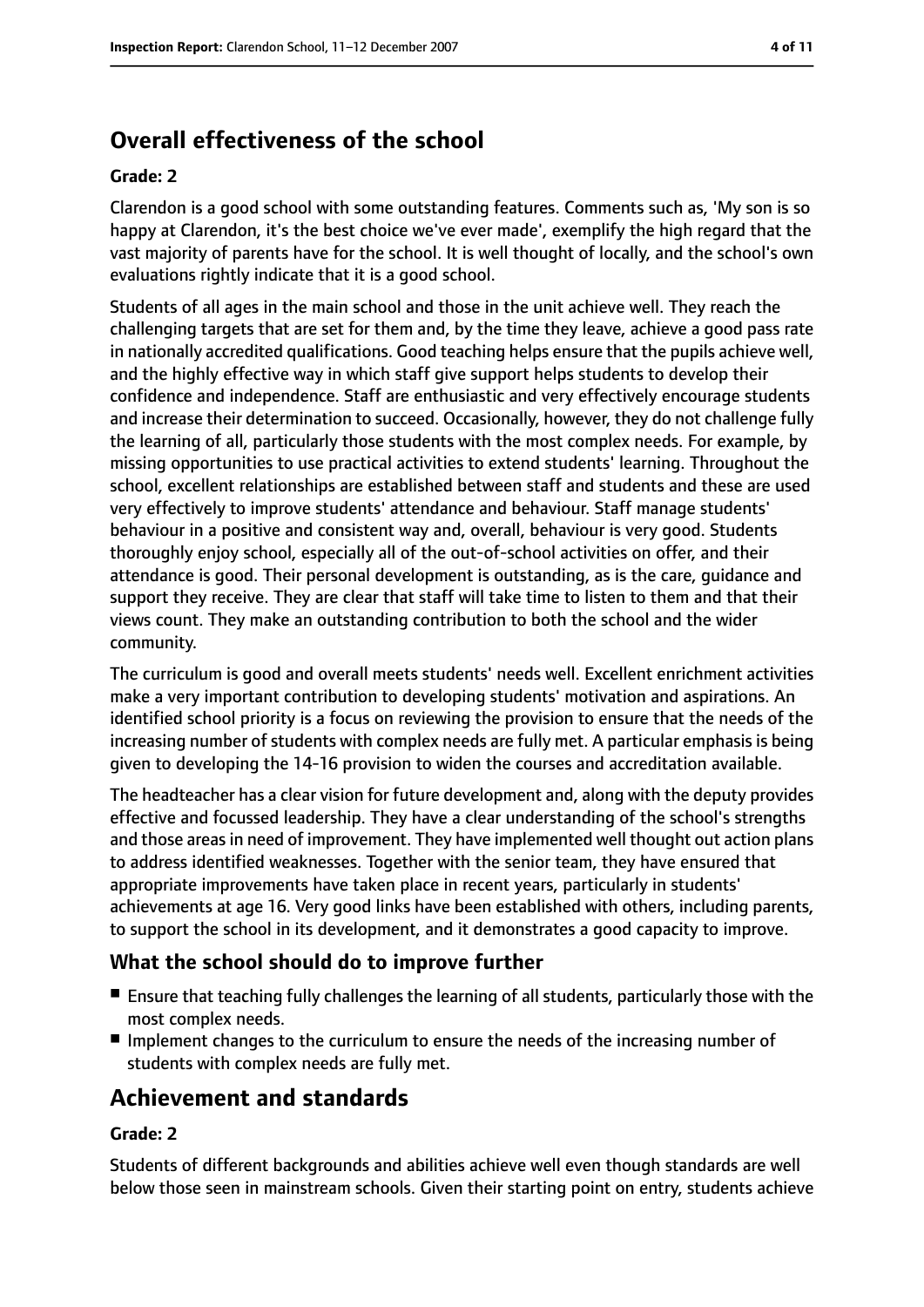well in a good range of nationally accredited qualifications. The 2007 results for students aged 16 were particularly impressive in terms of 'value-added' measures. Throughout the school, students try hard and reach the challenging 'small step' targets that staff set for them. The strong focus the school places on communication ensures that all students achieve well in this area. This especially benefits those pupils who speak English as an additional language and those students in the unit who find particular difficulties in communicating with others. In literacy, numeracy, and information and communication technology (ICT) students make good progress in developing the skills they will need in later life for their economic well-being. There are occasions when teaching does not fully challenge all pupils, particularly those with the most complex needs, and in these situations students can still do better.

## **Personal development and well-being**

#### **Grade: 1**

Students' personal development and their spiritual, moral, social and cultural development are excellent. All students in the school and the unit make impressive gains in developing their confidence, independence and social skills. They gain insight into their feelings, and the open and trusting way that some discussed their emotions in an assembly was a very special moment. Students have extremely positive attitudes and their behaviour is very good. For many, there is significant improvement in behaviour from when they first joined the school. Students talk with understanding about the strategies that have been particularly helpful to them, for example by using an 'exit card' to learn that sometimes they need to walk away from situations that they find difficult. Students care for each other very well indeed and the school council plays an active role in making decisions that affect everyone. A good example being the informed way in which they discussed the playground equipment so that it would best suit everyone's wishes. Students develop an excellent understanding of a healthy lifestyle and say that, 'P.E. (physical education) is fantastic'. They appreciate the importance of being safety conscious and become very mature, making a particularly strong contribution to both the school and wider community. For instance, through the Duke of Edinburgh scheme and working with the local allotments association to grow vegetables for the school kitchen. Overall, students are well prepared for life after school.

## **Quality of provision**

#### **Teaching and learning**

#### **Grade: 2**

Across the school and in the unit, teaching is good. Staff establish excellent relationships with students and these are used to good effect to develop students' self-esteem. All are very positive in their approach and use praise in a discerning way to increase students' motivation and to improve both their concentration and behaviour. Support staff form an important part of the team and make a valuable contribution to the development of students' academic and personal skills. Teachers plan lessons conscientiously, and organise a good range of resources to make learning fun. In the main, they make very good use of students' individual targets to assess their progress, inform them how well they are doing and where they need to improve. In an outstanding Year 10 science lesson, staff made use of an exceptionally wide range of strategies. These, included the highly effective use of the interactive whiteboard and group discussion, to ensure that all students were fully challenged in their learning. However, this practice is not consistent across the school.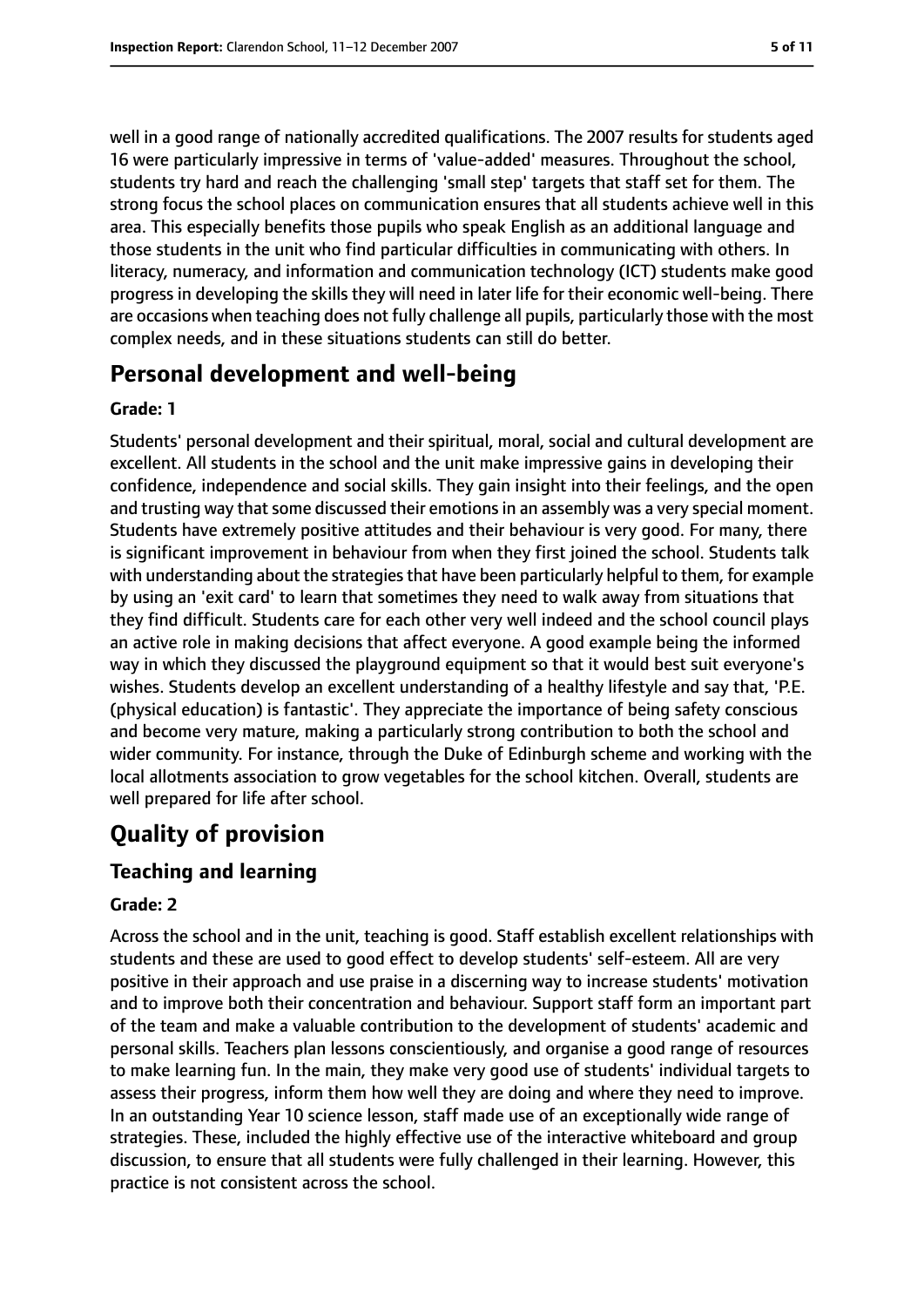## **Curriculum and other activities**

#### **Grade: 2**

The good curriculum goes a long way to meeting the wide range of students' needs with a clear emphasis on developing the basic skills of literacy, numeracy and ICT. However, the school is currently undertaking a review of the provision because of the increasingly complex needs of students. Personal, social and health education is a cornerstone of the school's work and helps to improve students' attitudes so that they approach their learning in very positive way. Enrichment activities are outstanding with a wide range of clubs, out-of-school activities and visitors to school making a significant contribution. These build on the school's strong provision in the creative arts, science and P.E. and are recognised in the range of nationally accredited awards that the school has gained.

#### **Care, guidance and support**

#### **Grade: 1**

Clarendon places the individual student at the heart of everything it does and outstanding levels of care, guidance and support are given to all. Staff and a wide range of professionals work together very closely to tailor support to the needs of individual students. Academic, personal and social progress is assessed throughout the day and this information is used well to map out the next steps in students' learning. Parents are kept fully informed, receiving weekly evaluation sheets from their child and their teachers about how well they are meeting their targets. There is a daily exchange of information through the home/school diary. The work of the family support workers is particularly effective in ensuring that parents and the school provide a consistent approach to helping students improve. Students are given comprehensive advice and guidance to help them make decisions about what they might do once they leave school. Link courses at local colleges enable them to experience a range of vocational options, and through well-planned opportunities they learn well about the world of work.

All adults are vigilant in implementing the arrangements for child protection as well as the school's health and safety procedures. Students say they feel safe, and the 'teachers look after us'.

## **Leadership and management**

#### **Grade: 2**

The leadership, both in the main school and in the unit, is successfully focussed on raising students' achievements. It ensures that students' personal development is at the heart of its work. The inclusion of all students, whatever their needs, is central to the leadership's vision. The school's motto that 'Clarendon is a place of learning for everyone' is evident in practice. Senior leaders use information from monitoring, particularly that about students' achievements and progress, very effectively, so that they have a good understanding of the school's strengths and weaknesses. They are clear that more needs to be done to ensure that all staff are fully appreciative of the ways in which they might develop their practice to meet the changing needs of the school population. The recent appointment of a manager with responsibility forstudents with additional needs, and the more focussed procedures for lesson observation that are now in place, are important steps in this development. Generally, the move to ensure that all staff take on more of a leadership role is working well and everyone is proactive in enlisting the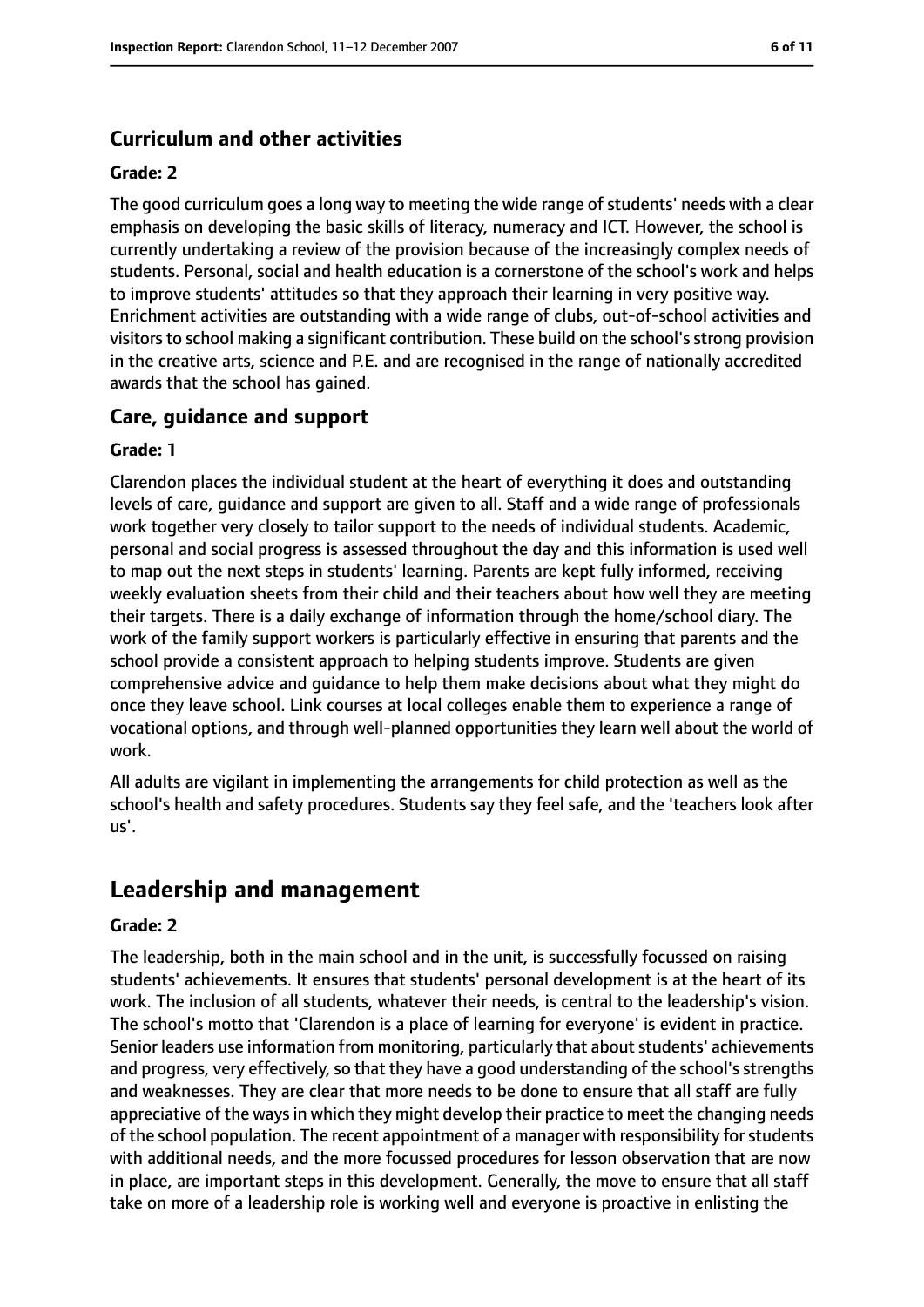support of parents to help the school improve. Governance has developed well since the time of the last inspection and governors now act effectively as the school's critical friend. They ensure that resources are used well, and that the school provides good value for money.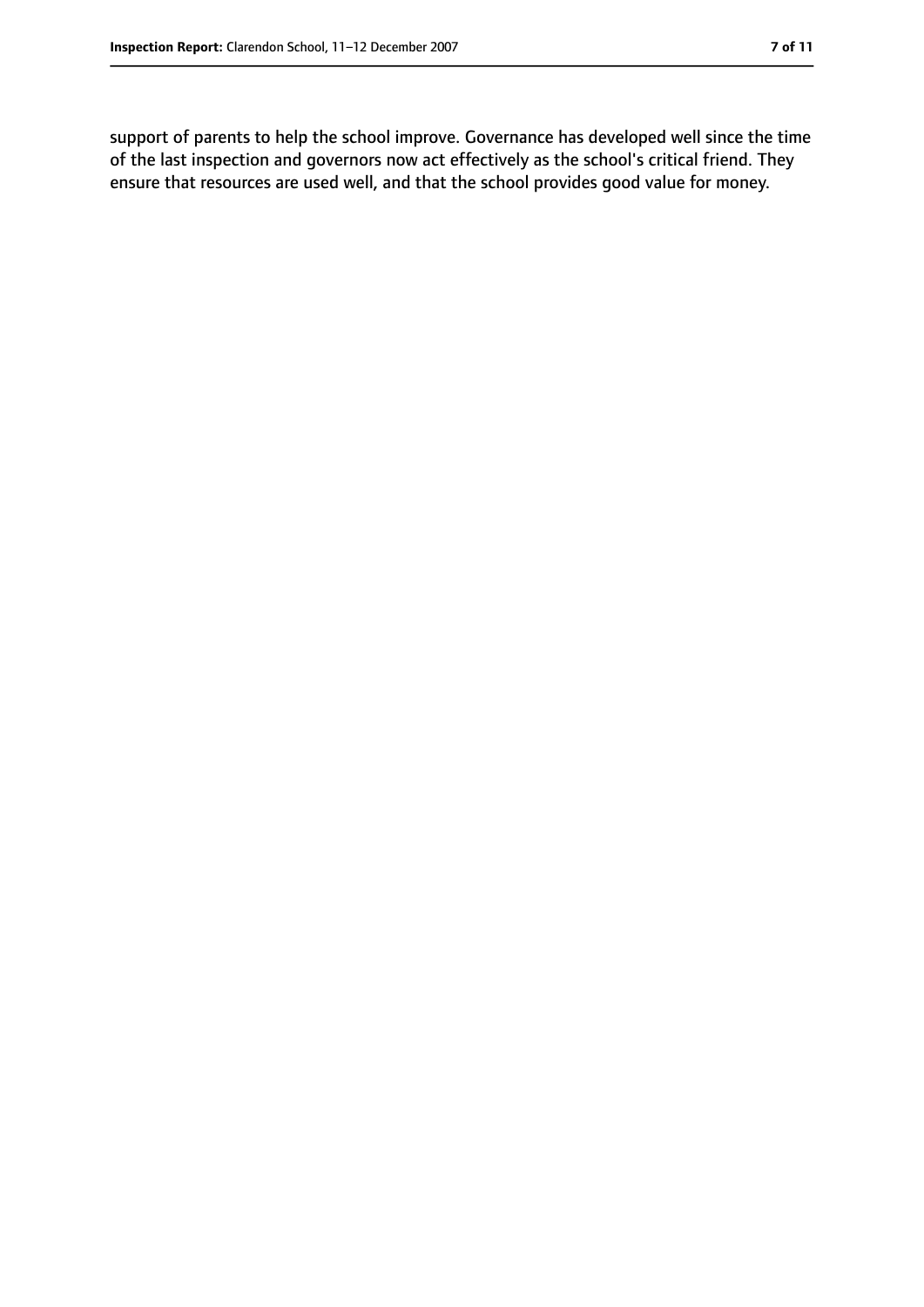**Any complaints about the inspection or the report should be made following the procedures set out in the guidance 'Complaints about school inspection', which is available from Ofsted's website: www.ofsted.gov.uk.**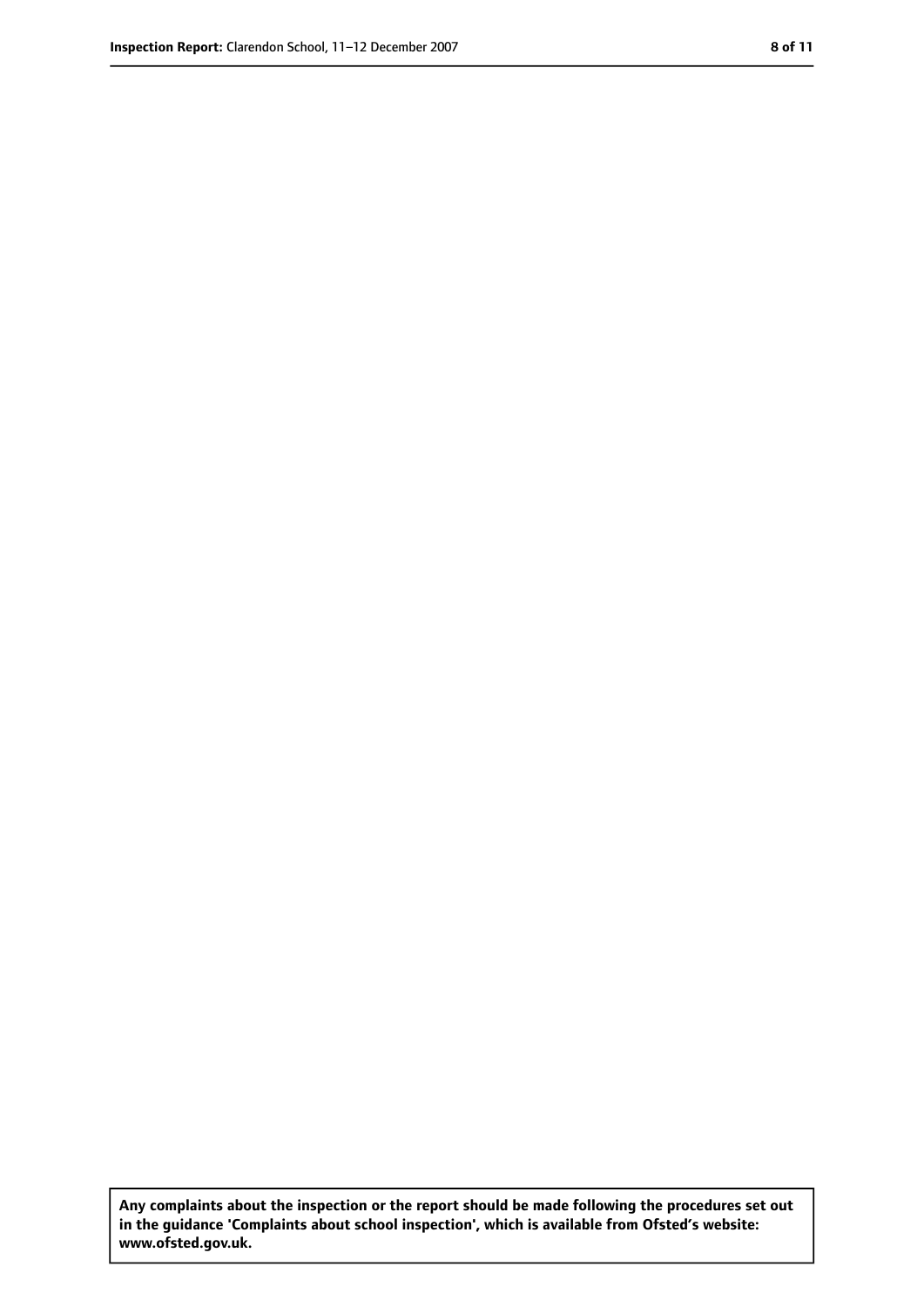#### **Annex A**

# **Inspection judgements**

| $^{\backprime}$ Key to judgements: grade 1 is outstanding, grade 2 good, grade 3 satisfactory, and | <b>School</b>  |
|----------------------------------------------------------------------------------------------------|----------------|
| arade 4 inadeguate                                                                                 | <b>Overall</b> |

## **Overall effectiveness**

| How effective, efficient and inclusive is the provision of education, integrated<br>care and any extended services in meeting the needs of learners? |     |
|------------------------------------------------------------------------------------------------------------------------------------------------------|-----|
| Effective steps have been taken to promote improvement since the last<br>inspection                                                                  | Yes |
| How well does the school work in partnership with others to promote learners'<br>well-being?                                                         |     |
| The capacity to make any necessary improvements                                                                                                      |     |

## **Achievement and standards**

| How well do learners achieve?                                                                               |  |
|-------------------------------------------------------------------------------------------------------------|--|
| The standards <sup>1</sup> reached by learners                                                              |  |
| How well learners make progress, taking account of any significant variations between<br>groups of learners |  |
| How well learners with learning difficulties and disabilities make progress                                 |  |

## **Personal development and well-being**

| How good is the overall personal development and well-being of the<br>learners?                                  |  |
|------------------------------------------------------------------------------------------------------------------|--|
| The extent of learners' spiritual, moral, social and cultural development                                        |  |
| The extent to which learners adopt healthy lifestyles                                                            |  |
| The extent to which learners adopt safe practices                                                                |  |
| How well learners enjoy their education                                                                          |  |
| The attendance of learners                                                                                       |  |
| The behaviour of learners                                                                                        |  |
| The extent to which learners make a positive contribution to the community                                       |  |
| How well learners develop workplace and other skills that will contribute to<br>their future economic well-being |  |

#### **The quality of provision**

| How effective are teaching and learning in meeting the full range of the<br>learners' needs?          |  |
|-------------------------------------------------------------------------------------------------------|--|
| How well do the curriculum and other activities meet the range of needs<br>and interests of learners? |  |
| How well are learners cared for, guided and supported?                                                |  |

 $^1$  Grade 1 - Exceptionally and consistently high; Grade 2 - Generally above average with none significantly below average; Grade 3 - Broadly average to below average; Grade 4 - Exceptionally low.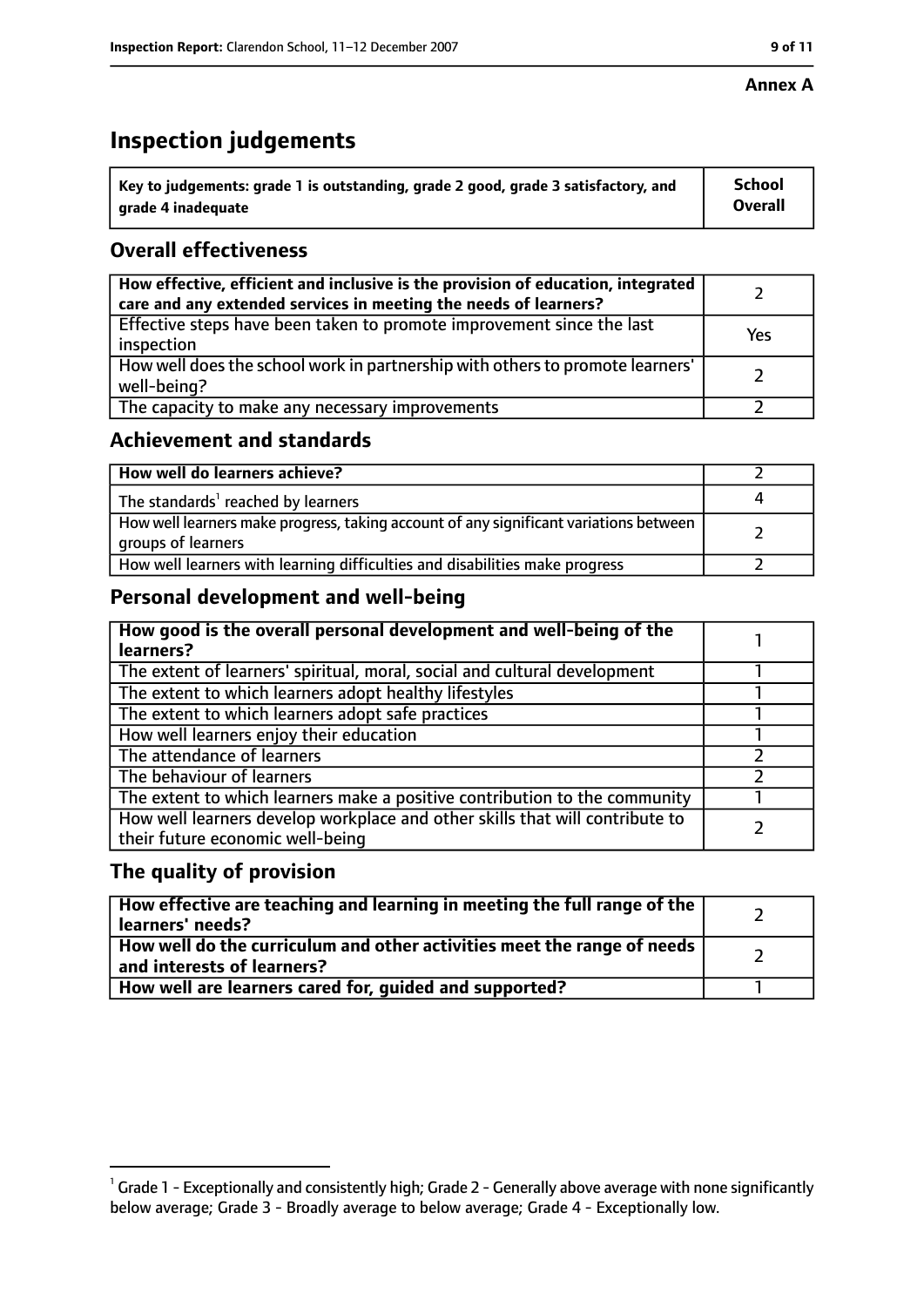# **Annex A**

# **Leadership and management**

| How effective are leadership and management in raising achievement              |     |
|---------------------------------------------------------------------------------|-----|
| and supporting all learners?                                                    |     |
| How effectively leaders and managers at all levels set clear direction leading  |     |
| to improvement and promote high quality of care and education                   |     |
| How effectively leaders and managers use challenging targets to raise standards |     |
| The effectiveness of the school's self-evaluation                               |     |
| How well equality of opportunity is promoted and discrimination tackled so      |     |
| that all learners achieve as well as they can                                   |     |
| How effectively and efficiently resources, including staff, are deployed to     | 7   |
| achieve value for money                                                         |     |
| The extent to which governors and other supervisory boards discharge their      |     |
| responsibilities                                                                |     |
| Do procedures for safequarding learners meet current government                 | Yes |
| requirements?                                                                   |     |
| Does this school require special measures?                                      | No  |
| Does this school require a notice to improve?                                   | No  |